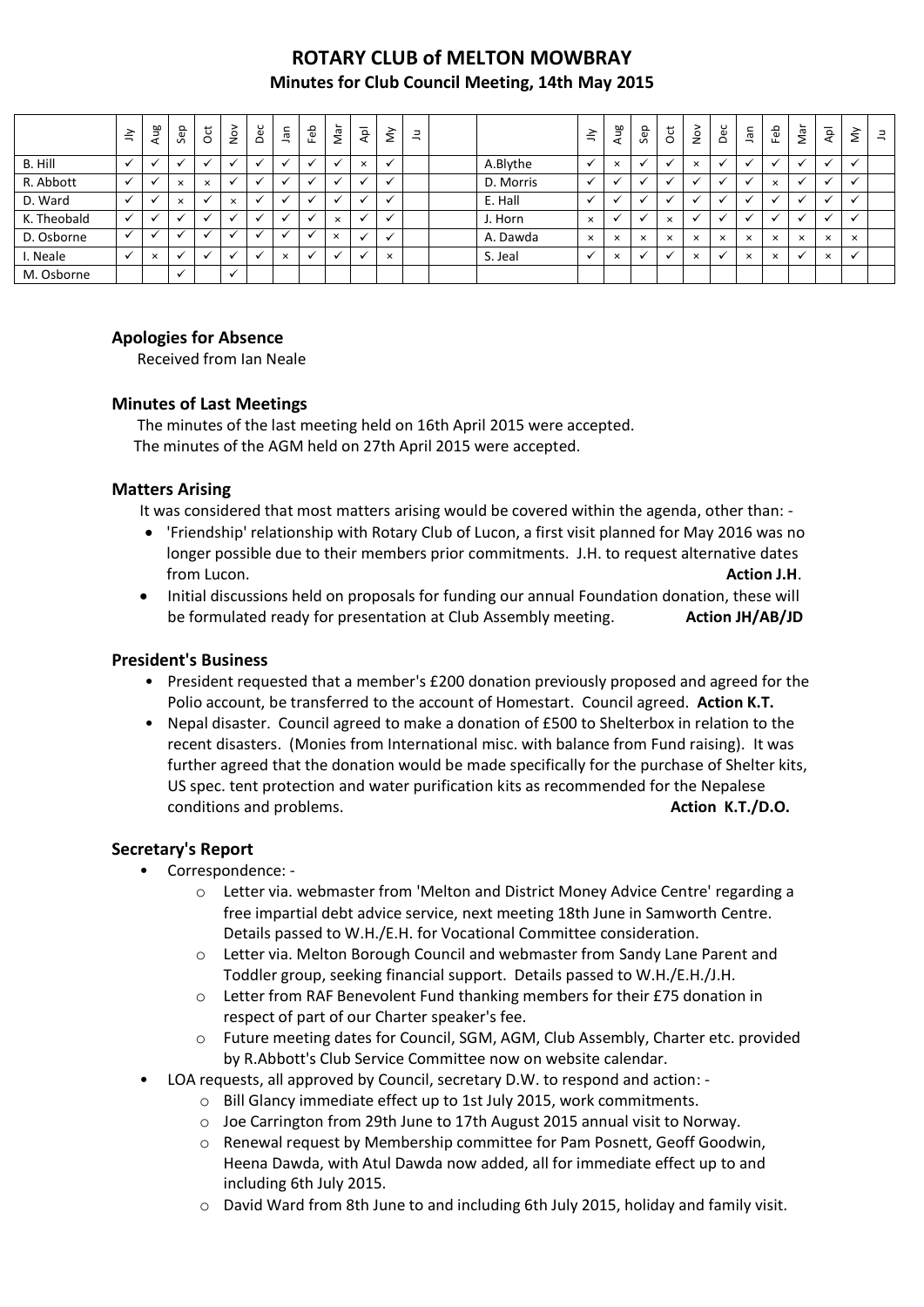• Club Assembly Monday 8th June 2015. Secretary requested that all Committee reports be with him by Sunday 31st May 2015 to ensure consolidation/publication ready for circulation, visiting A.G, and for discussion/approval at Thursday 4th June's Club Council meeting. **Action All Committee Chairs/D.W**.

### **Treasurer's Report**

- Club account balance at £3813.66. Charity account balance at bank at £7559.54 still excludes potential 'Gift Aid' from HM Revenue and Customs of some £2047.99. This amount is still included within the balances defined for the Committees funds at £9607.53. Treasurer requested to include bank reserve amounts in the presentation for the future. **Action K.T.**
- Treasurer detailed a few points from recent Club Assembly 'Treasurer's session' as follows, but would circulate a more comprehensive report later: -
	- $\circ$  Insurance, event organisers should consider requirement for extra insurance needs for each event.
	- o President's annual expenses receipts requested to validate.
	- $\circ$  Expenses should be claimed then returned if so wished with 'Gift Aid' benifit.
	- o Year end membership numbers, ensure that members are taken off data bases if they plan to resign or not to renew their membership, try to be pro active in assessing 'leavers'. Possibly some future flexibility on 'Rotary year end' membership assessment dates for fees?
	- o R.I. Question regarding Youth and Young Musician fees from 'Club Account'?

**Action K.T**.

### **Diary**

The diary generally up to date, however Steve Jeal requested members help in sourcing more speakers. A suggestion to seek more presentations by Committees on their projects, and to programme new members 'Job Talks' was proposed and supported by Council.

## **Committee Reports**

**Membership** (Minutes of the May committee meeting chaired by M.O. on website)

- Satellite Club. The established four members continue to meet, over the next few weeks it is considered that progress will be made in achieving the 8 members required to formalise the Satellite Club. **Action D.M**.
- Interact. Presentation Event at 1pm on Friday 26th June 2015 at Melton Vale where cheques will be presented to four charities selected by Interact, from their charitable funds. The Interact Club Account is now considered an 'old' account by bank, Council agreed that the Treasurer should arrange for the balance of some £330 to be transferred into the **Interact Charity account. Action K.T. Action K.T.**
- LOA, for members Heena Dawda, Atul Dawda, Geoff Goodwin and Pam Posnett, membership committee recommended an extension of their LOA up to end of June 2015, agreed under Secretary's business up to and including 8th July 2015. **Action D.W./D.M**.

All other items covered in Membership Committee minutes on Club Website

### **Club Service, Fundraising and Communications**

- President's Board, new board required as old one complete. Also consideration to be given to changing gold leaf of the last name to match others. **Action R.A.**
- Summer Ball, flier planned by end of this week with full details defined to actively progress ticket sales. Committee now engaged in details of dinner, entertainment, auctioneer, etc. Help requested on sourcing 'quality' raffle prizes, and for presence on Committee from our members as a high involvement from Aurora. D.O. involved in menu options.
- Vintage Vehicle Event. Council supported a request from Ian Neale and the organising committee, that the QMC Helipad Appeal should be a beneficiary of the event and receive a portion of the proceeds. Actual percentage still requires to be defined. **Action I.N.**
- **Fundraising.** Council confirmed that in principle advertising relating to our fundraising events should be clearly defined as **''Charities supported by Rotary'',** along with any specifically agreed charity if so defined. **Action R.A**./**Council Members**